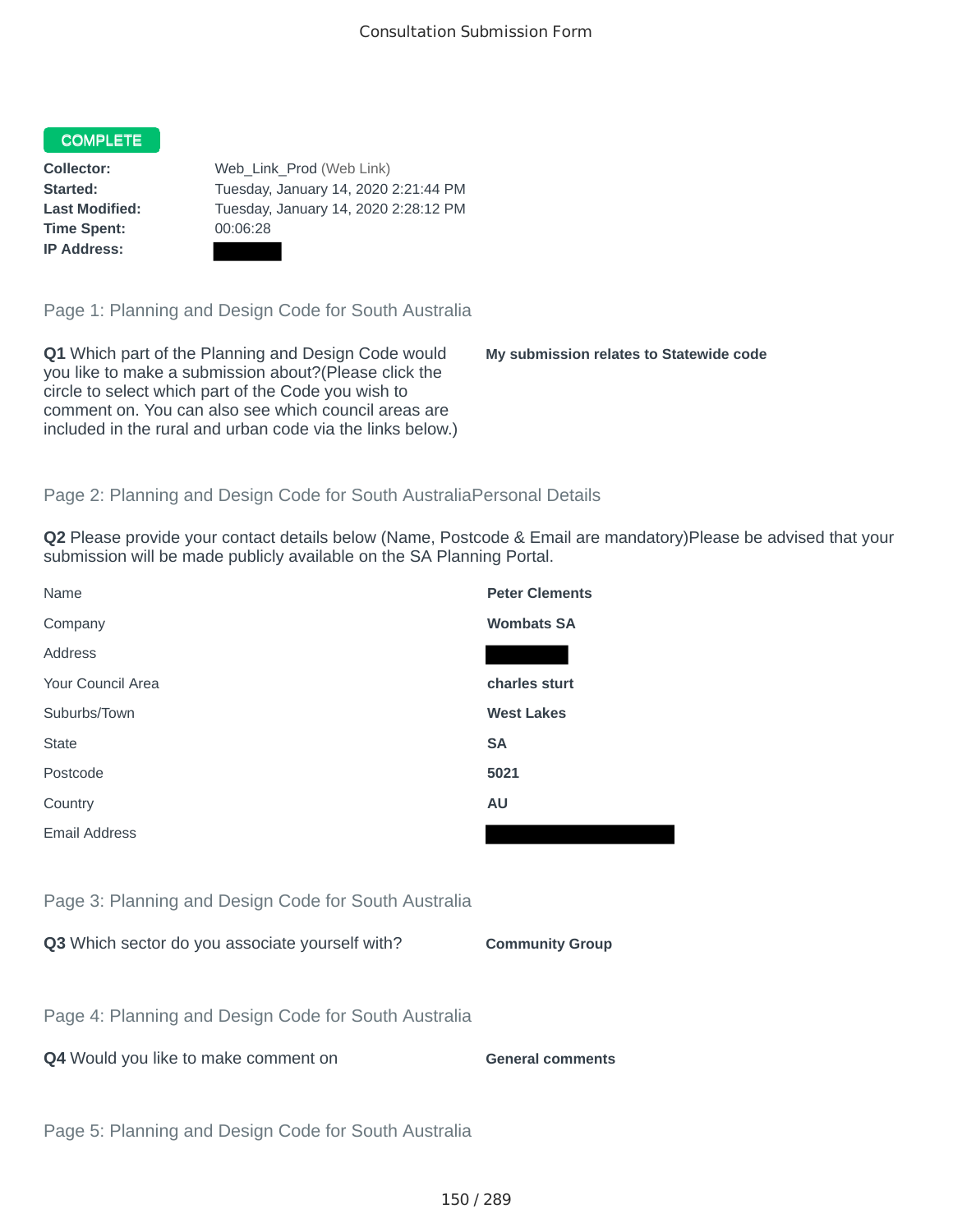#### Consultation Submission Form

| Q5 Enter your feedback for Rules of Interpretation                                                              | <b>Respondent skipped this question</b> |
|-----------------------------------------------------------------------------------------------------------------|-----------------------------------------|
| Q6 Enter your feedback for Referrals                                                                            | <b>Respondent skipped this question</b> |
| <b>Q7</b> Enter your feedback for Mapping                                                                       | <b>Respondent skipped this question</b> |
| Q8 Enter your feedback for Table of Amendments                                                                  | <b>Respondent skipped this question</b> |
| Page 6: Planning and Design Code for South Australia                                                            |                                         |
| Q9 Please enter your feedback for overlaysclick next at<br>the bottom of the page for next topic                | <b>Respondent skipped this question</b> |
| Page 7: Planning and Design Code for South Australia                                                            |                                         |
| Q10 Please enter your feedback for zones and<br>subzonesclick next at the bottom of the page for next<br>topic  | <b>Respondent skipped this question</b> |
| Page 8: Planning and Design Code for South Australia                                                            |                                         |
| Q11 Please enter your feedback for general policyclick<br>next at the bottom of the page for next topic         | <b>Respondent skipped this question</b> |
| Page 9: Planning and Design Code for South Australia                                                            |                                         |
| Q12 Please enter your feedback for Land use<br>Definitionclick next at the bottom of the page for next<br>topic | <b>Respondent skipped this question</b> |
| Page 10: Planning and Design Code for South Australia                                                           |                                         |
| Q13 Please enter your feedback for Admin<br>Definitionsclick next at the bottom of the page for next<br>topic   | <b>Respondent skipped this question</b> |

Page 11: Planning and Design Code for South Australia